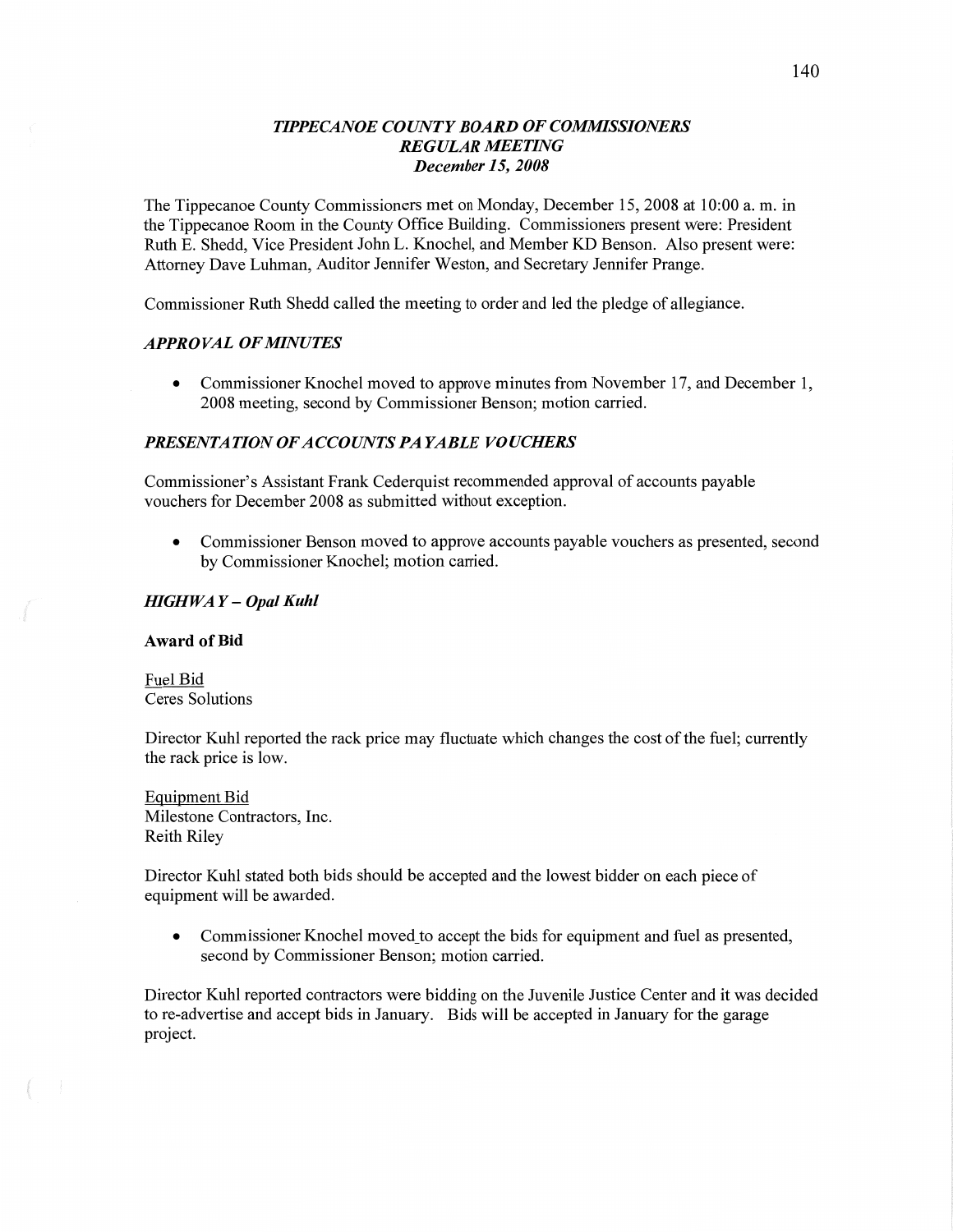**0** Commissioner Knochel moved to cancel the receipt of bids and re-advertise for the County Highway Maintenance Garage Improvements and receive bids at the second meeting in January 2009, second by Commissioner Benson; motion carried.

Director Kuhl reported additional documentation is needed for the equipment lease-purchase agreement from Caterpillar Financial Services Corporation. She will present the lease at a filture meeting.

**A** 3-Year Construction Maintenance Bond from Infrastructure Systems, Inc. was recommended for approval for work in the County Right of Way in the amount of **\$5,000.** 

**0** Commissioner Knochel moved to approve the 3-Year Construction Maintenance Bond as presented, second by Commissioner Benson; motion carried.

**A** 3-Year Utility Maintenance Bond from ElectriCom, LLC was recommended for approval to work in the County Right-of-Way in the amount of \$5,000.

**0** Commissioner Knochel moved to approve the 3-Year Utility Maintenance Bond from ElectriCom, second by Commissioner Benson; motion carried.

# *INIERLOCAL AGREEMENT BETWEEN WEST LAFA* YE TT *E* AND *IIPPECANOE COUNTY*

Highway Director Opal Kuhl recommended approval of an interlocal agreement between the City of West Lafayette and Tippecanoe County. The agreement will initiate the process for design and construction of a proposed bridge on Lindberg Road.

West Lafayette Mayor John Dennis thanked Commissioner Shedd and Commissioner **Benson** for their support in his political career. Mayor Dennis thanked county government for their assistance on this project; he is excited about the opportunity of new jobs this project will **bring**  and the repair of **a** major road in West Lafayette. The estimated cost of the project is **\$6.5** million with a provision **that** may be adjusted 6% annually.

**0** Commissioner Knochel moved to approve the interlocal agreement between West Lafayette and Tippecanoe County, second by Commissioner **Benson;** motion carried.

# *GRANTS* **—** *Laurie Wilson*

 $\left($ 

Grant Coordinator Laurie Wilson requested approval to apply for the 2009 Homeland Security **SHSP** award for \$1,746,438.55 for the District IV **Task** Force. Tippecanoe County is requesting \$220,000 and the remainder will be distributed to eight other counties for inter-operable communications and upgrade equipment.

**0** Commissioner Knochel moved to grant permission to apply for the 2009 Homeland Security SHSP award, second by Commissioner Benson; motion carried.

## **PURDUE COOPERATIVE EXTENSION - Bryan Metzger**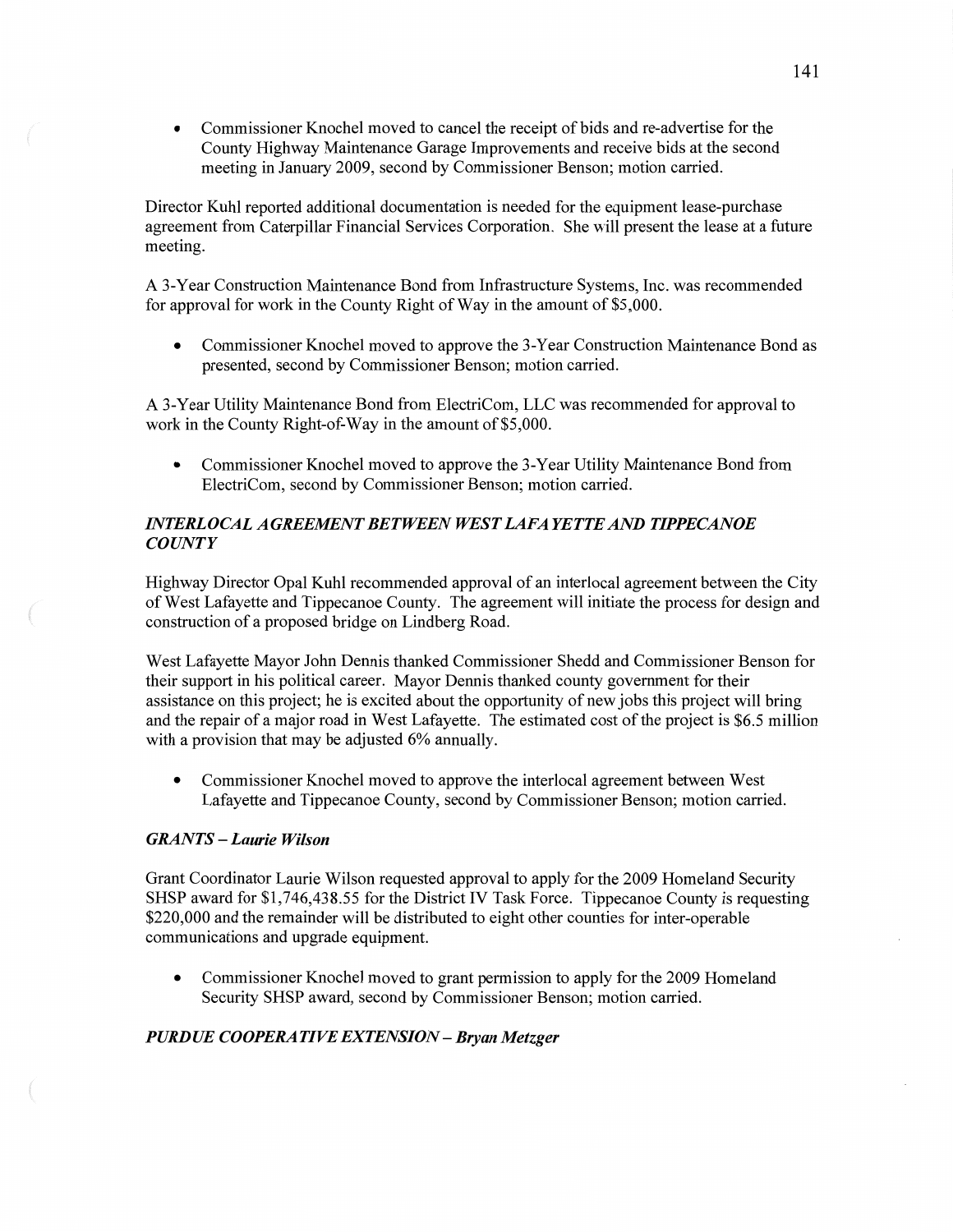Extension Office Director Bryan Metzger requested approval for the annual contract with Purdue University for Extension Educator Services. The contract amount has increased; the council has budgeted for the increase.

**0** Commissioner Knochel moved to approve the contract between Tippecanoe County Extension Services with Purdue University, second by Commissioner Benson; motion carried.

#### *Y 0 U* TH SER *VICES UPDA* TE **—** *Rebecca Humphrey*

Youth Services Director Rebecca Humphrey requested the commissioners approve Resolution 2008-50-CM to rescind the increase in per diem rates at Cary Home. The state has repealed prior authorization for increases in per diem. The rates for 2009 are \$180 for regular supervision and \$206 for intense supervision per **day.** 

• Commissioner Knochel moved to approve Resolution 2008-50-CM, second by Commissioner Benson; motion carried.

Steve Habben, Kettlehut Construction, provided a preliminary report of the bids received for the Juvenile Center. The total project was expected to cost \$17.3 million with \$14.2 million assigned to construction and \$200,000 for furnishings and signage. He reported 67 bids were received; the lowest bidders on each project with the cost protective alternates were considered for a total of \$13.4 million. Mr. Habben will provide exact amounts to the commissioners in January.

## *RECORDER* **—** *Oneta Tolle*

Recorder Oneta Tolle requested approval of a service agreement for KIP Printer & Scanner with Eastern Engineering Supply, Inc. She has been dissatisfied with the current vendor and requested the commissioners support the decision to change vendors.

**0** Commissioner Knochel moved to approve the agreement with Eastern Engineering Supply, Inc., second by Commissioner Benson; motion carried.

#### *TREASURER* — Bob *Plantenga*

Treasurer Plantenga recommended approval of a Professional Services Agreement With the county financial consultant, Greg Guerrattaz. The agreement authorizes Mr. Guerrattaz to assist the Treasurer in creating a Request for Proposal for a Cash Management. He will analyze the proposals and make recommendations.

**0** Commissioner Knochel moved to approve the Professional Services Agreement with Financial Solutions Group, second by Commissioner Benson; **motion** carried.

#### SUR *VEYOR* **—** *Steve Murray*

Surveyor Steve Murray recommended approval of a revised MPDS Phase II StormWater Quality Management Plan between Tippecanoe County, City of Lafayette, City of West Lafayette, Town of Battle Ground, Town of Dayton, Trustees of Purdue University, and the Trustees of Ivy **Tech.**  He reported the City of Lafayette requested that the agreement address the specific cost sharing regarding MC-l and MC-2 for public education and outreach.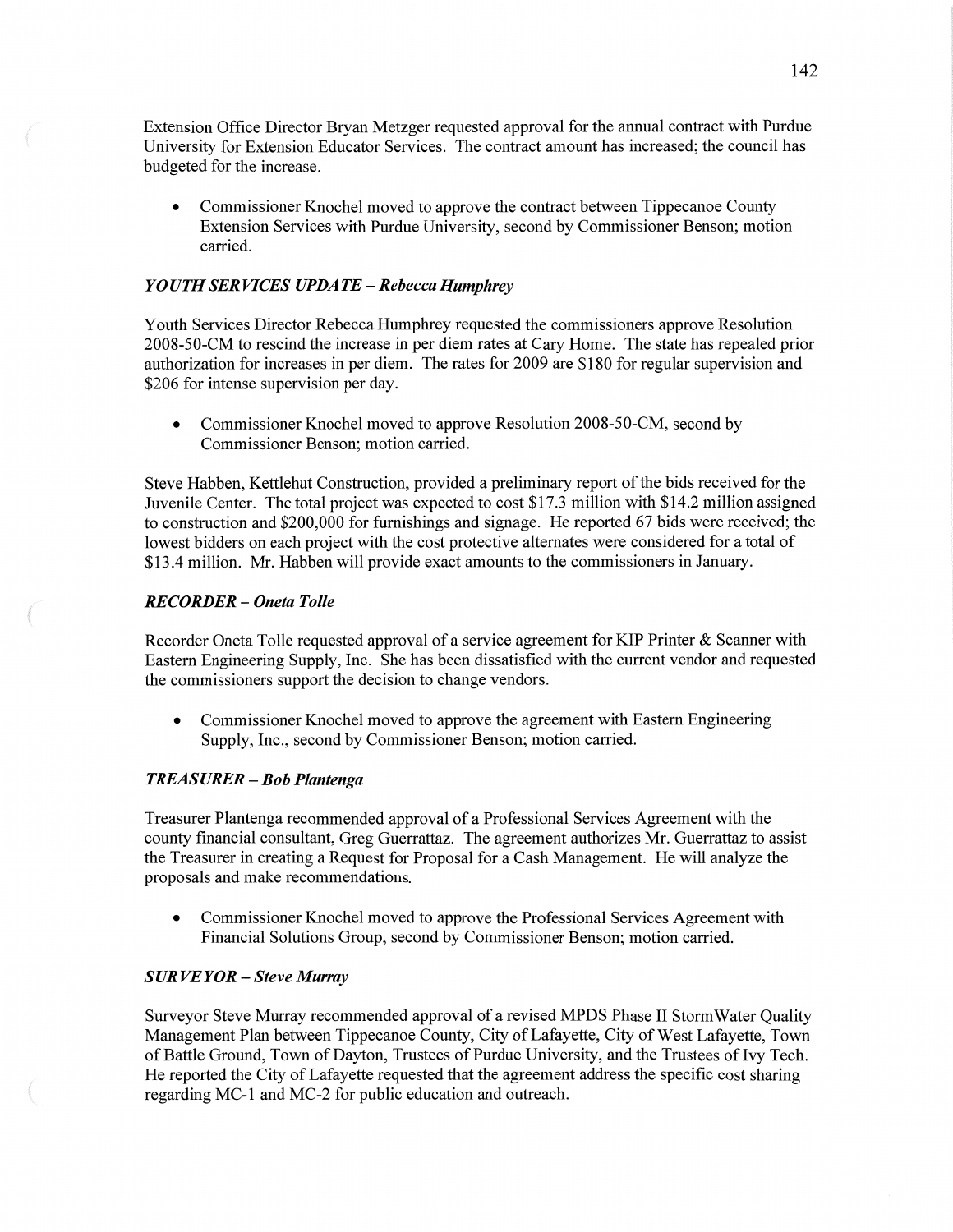**0** Commissioner Knochel moved to approve the revised MPDS Phase II StormWater Quality Management **Plan,** second by Commissioner Benson; motion carried.

# *APPOINIMNT* 0F MT *S INIFRZMEHCUHVE DIRECTOR*

Commissioner Knochel reported Diane Hawkins, **MITS** Director, resigned and the commissioners have chosen Dave Sturgeon as the Interim MITS Director retroactive to November 16, **2008.** 

**0** Commissioner Knochel moved to appoint Dave Sturgeon as the **Interim** MITS Director, second by Commissioner Benson; motion carried.

#### MTS **—** *Dave Sturgeon*

Interim Director Dave Sturgeon requested approval of a Wiring Agreement with Wyatt Communications for the Tippecanoe **Villa.** The agreement will allow data cable to be installed for the new phone **system.** 

**0** Commissioner Knochel moved to approve the Wiring Agreement with Wyatt Communications, second by Commissioner Benson; motion carried.

# *NORTH THIRD DEVELOPMENT LLC PARKING AGREEMENTS*

Attorney Luhman gave details regarding an agreement between the county and North **Third**  Development LLC. The development group will purchase 30 parking spaces to provide parking for the tenants of their building and construct a pedestrian walkway leading to the garage.

• Commissioner Knochel moved to approve the parking agreement between the county and North **Third** Development **LLC,** second by Commissioner Benson; motion **carried.** 

# 2<sup>ND</sup> READING OF ORDINANCE 2008-01-CM; Emergency Travel Advisory

Commissioner Benson reported the Emergency Travel Advisory Ordinance will provide three different levels of notification for travel during weather emergencies. TEMA Director **Mark**  Kirby confirmed the state will follow the same notifications.

**Level** III — Hazardous Travel Watch Advisory

**Level** II **—** Hazardous Transportation Warning Essential Travel Permitted **Level** I *—* Hazardous Transportation Emergency: Travel Prohibited

Director Kirby implied these warning levels would be applicable to the rural areas of the county. He added the cities have separate governmental actions for individual agencies. The county will have the option of determining and enforcing emergencies for specific areas in the county as well.

**0** Commissioner Knochel moved to approve Ordinance 2008-01-CM on second reading, second by Commissioner Benson; motion carried.

Auditor Weston recorded the vote: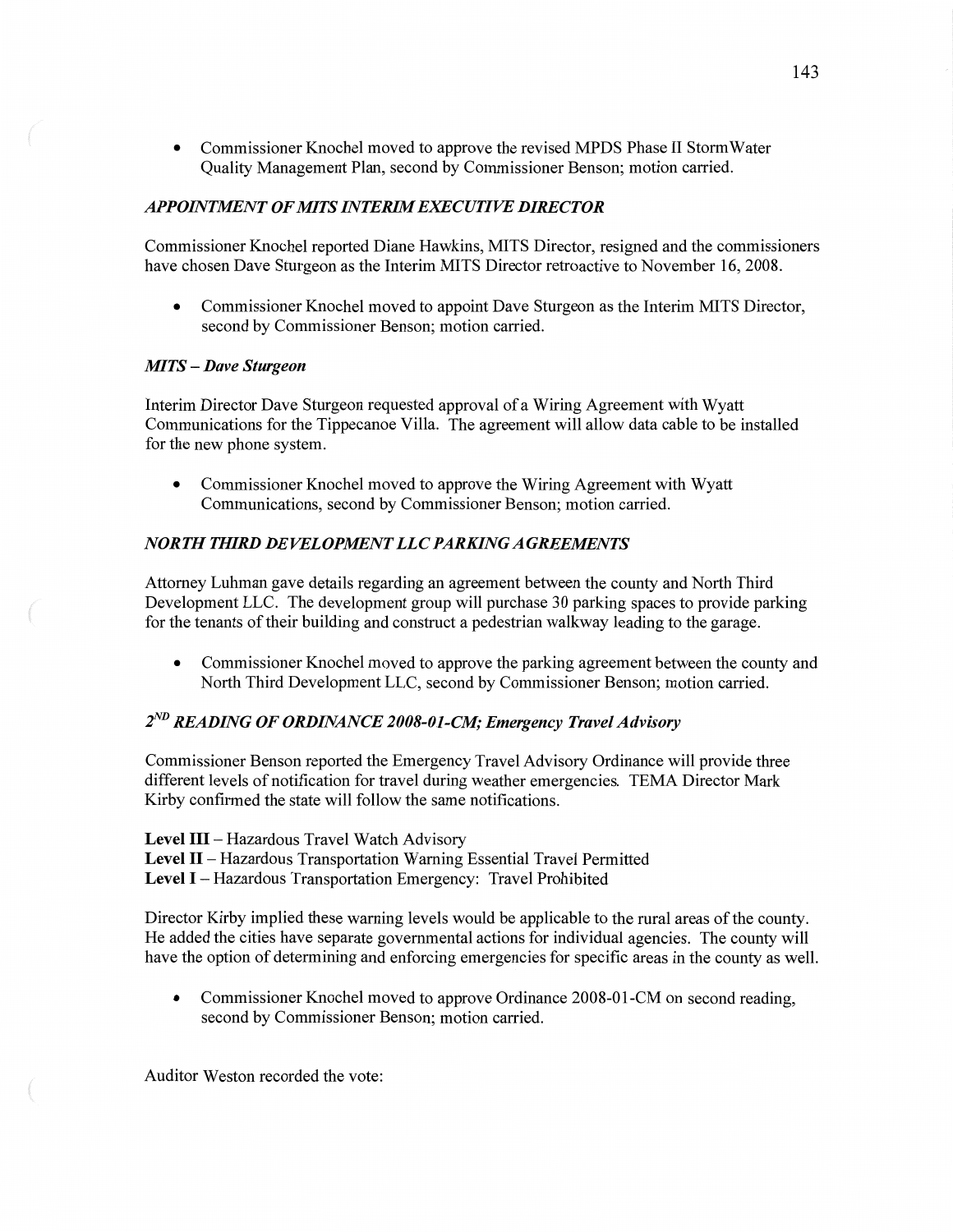Knochel Yes Benson Yes Shedd Yes

Ordinance 2008-01-CM passes 3-0 on second and final reading.

#### *UNFINISHED/NEWBUSINESS*

None

## *REPORTS* ON *FILE*

Tippecanoe County Library Building Commission Mail & Duplicating

#### $PUBLIC$  *COMMENT*

None

Commissioner Knochel **thanked Commissioner Shedd** and Commissioner Benson for their service to Tippecanoe County Government. He has enjoyed working with both commissioners and wished them well in retirement.

Commissioner Shedd thanked Commissioner Knochel and Commissioner Benson for the time they spent working together. She has enjoyed working alongside her stated she has enjoyed her years serving Tippecanoe County and the taxpayers.

Commissioner Benson expressed her gratitude to Commissioner Shedd and Commissioner Knochel and thanked co-workers for their hard work during her **tenure.** 

**0** Commissioner **Knochel moved** to **adjourn.** 

**BOARD OF COMMISSIONERS OF THE COUNTY OF TIPPECANOE** 

Knochel, President

omas P. Murtaugh, <del>Vice Presiden</del>t Member

David S. Byers, Member